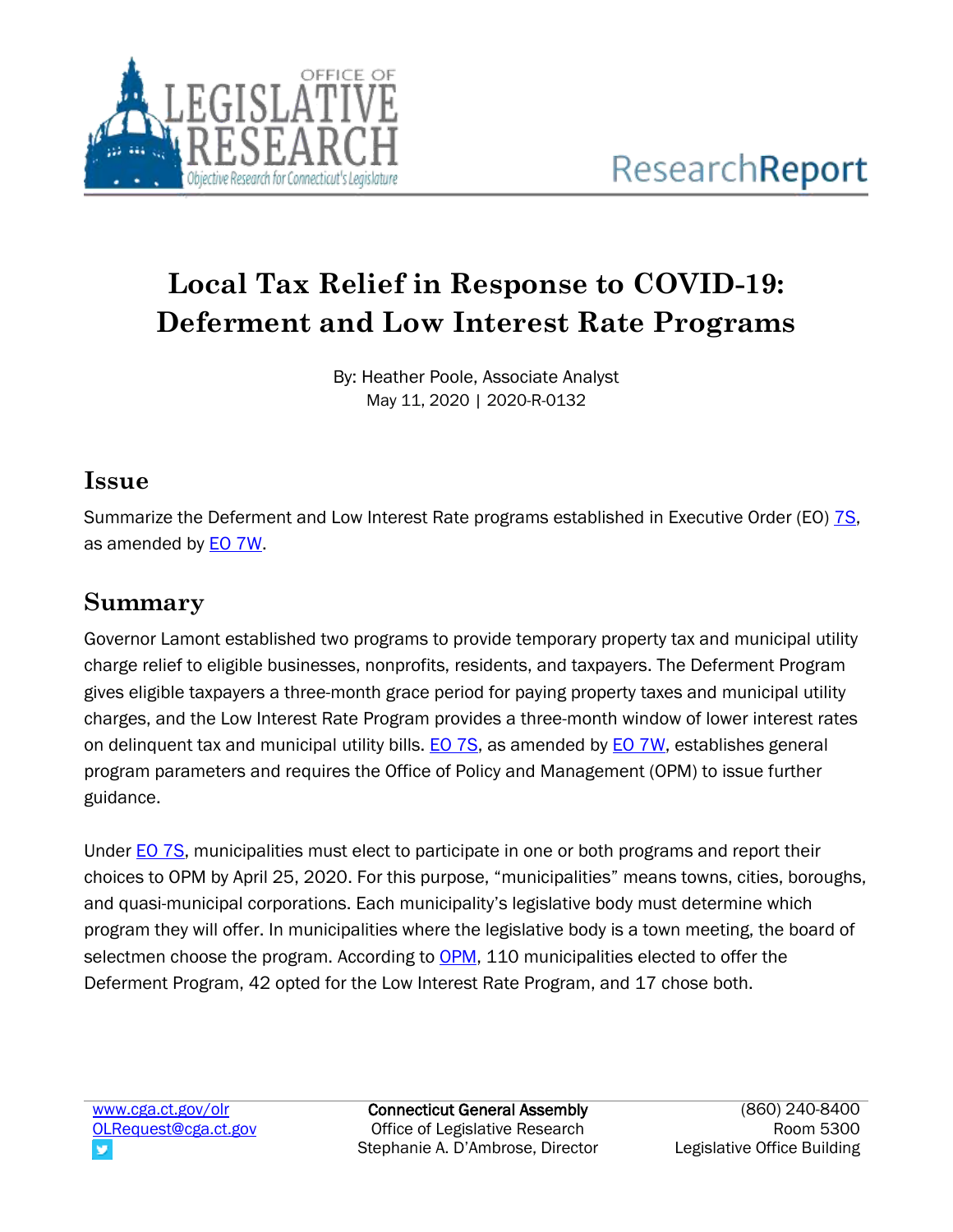We summarize below the general program requirements established under the EOs and OPM [guidance](https://portal.ct.gov/-/media/OPM/IGPP-Data-Grants-Mgmt/COVID19-IGPP-Documents/Exec-Order-7S-OPM-GuidanceRevision-for-04-25-2020.pdf?la=en). More information is available on OPM's Intergovernmental Policy and Planning Division [website,](https://portal.ct.gov/OPM/IGPP-MAIN/IGPP-Home-Page) including a compilation of [frequently asked questions.](https://portal.ct.gov/-/media/OPM/IGPP-Data-Grants-Mgmt/COVID19-IGPP-Documents/EO-7S-and-7W-FAQ-DocumentRevised04-25-2020.pdf?la=en)

# **Deferment Program**

#### *Overview*

Municipalities offering the Deferment Program must give qualifying taxpayers a three-month deferment (i.e., grace period) of eligible property taxes and other charges from the day the tax or other charge is due, instead of the typical one-month grace period. The program applies to the following taxes or charges that become due from April 1, 2020, through and including July 1, 2020: any real estate, motor vehicle, or personal property taxes; any municipal water, sewer, or electric rates, charges, or assessments; and any benefit assessments under the Green Bank's C-PACE program. The program does not apply to taxes and charges that are already past due.

For example, in municipalities that bill property taxes annually or semi-annually, the next installment is due on July 1, 2020. Under the Deferment Program, the last day to pay would be October 1, 2020, instead of August 3, 2020 (August 1 falls on a Saturday).

### *Taxpayer Eligibility*

[EO 7S](https://portal.ct.gov/-/media/Office-of-the-Governor/Executive-Orders/Lamont-Executive-Orders/Executive-Order-No-7S.pdf) required OPM to establish guidance on Deferment Program eligibility. OPM issued this guidance as eligibility criteria on application [OPM M-COVID19.](https://portal.ct.gov/-/media/OPM/IGPP-Data-Grants-Mgmt/COVID19-IGPP-Documents/Municipal-Tax-Relief-Deferral-Form-M-COVID19.pdf?la=en) Residents are eligible if their household has suffered an income reduction of at least 20% due to COVID-19. The application requires residents to attest that (1) since April 1, 2020, they have been furloughed without pay, had hours significantly reduced, or are unemployed and (2) this has resulted in at least a 20% reduction in household income. Businesses and nonprofits are eligible if the revenue at the property is expected to be 30% lower in the April to June 2020 period compared to the same period in 2019. Landlords are subject to specific rules, which we describe below. According to OPM, local tax officials make the ultimate determination of program eligibility.

Under the EOs, municipalities may extend program eligibility to other categories of taxpayers with approval from the local legislative body or, in any town in which the legislative body is a town meeting, by vote of the board of selectman. According to OPM, of the 127 municipalities that adopted the Deferment Program, 65 extended eligibility to all taxpayers, not just those eligible under OPM guidance. Landlords in these towns are still subject to the eligibility restrictions outlined below.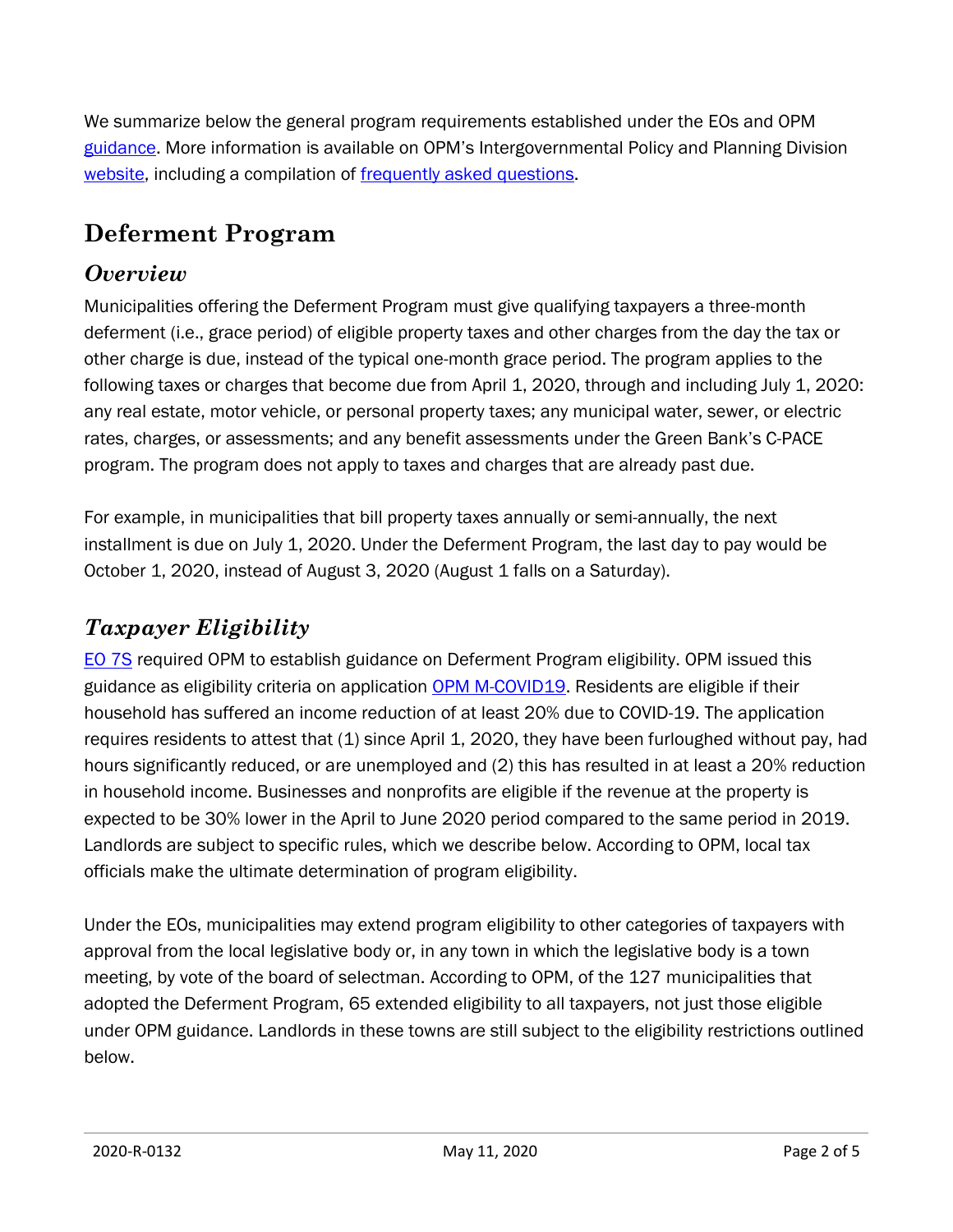*Special Requirements for Landlords.* [EO 7S](https://portal.ct.gov/-/media/Office-of-the-Governor/Executive-Orders/Lamont-Executive-Orders/Executive-Order-No-7S.pdf) and OPM guidance establish conditions specific to taxpayers that rent or lease to any commercial, residential, or institutional lessee. Specifically, these taxpayers are eligible for the program only if (1) the property has or will suffer a significant revenue decline or (2) they offered commensurate forbearance to tenants or lessees. For the purposes of the program, commensurate forbearance for residential properties means a 60-day rent extension, as required under [EO](https://portal.ct.gov/-/media/Office-of-the-Governor/Executive-Orders/Lamont-Executive-Orders/Executive-Order-No-7X.pdf) 7X. For commercial properties, it means (1) a deferral of 25% of the rent payment for three months after its due date, (2) a deferral of one month's rent to be paid over the three-month period, or (3) substantially similar forbearance, as determined by the tax collector. Landlords must meet one of these criteria even in towns that have extended program eligibility to all taxpayers.

Landlords must provide documentation proving their eligibility. According to OPM, residential landlords may qualify by confirming in an email to the tax collector that they will comply with the rent extension requirement in **EO 7X.** Commercial property landlords may satisfy the requirements with documentation outlined in form [OPM M-COVID19.](https://portal.ct.gov/-/media/OPM/IGPP-Data-Grants-Mgmt/COVID19-IGPP-Documents/Municipal-Tax-Relief-Deferral-Form-M-COVID19.pdf?la=en)

### *Application Process*

In most cases, taxpayers must apply to their municipality to defer taxes or other charges under the Deferment Program. Municipalities may set their own application due date, but OPM suggests that they collect the applications by the bill's original due date. After July 1, no taxpayer can apply for the program. According to OPM, municipalities that opt to offer the program to all taxpayers can choose to not require an application, except in the case of landlords who must confirm their eligibility in writing.

According to OPM, municipalities should use the OPM-provided application form (M-COVID19), which should not be altered except to the extent the municipality chooses to expand eligibility. The form requires taxpayers to provide proof of residency or ownership, but municipalities may determine what proof is acceptable.

# **Low Interest Rate Program**

#### *Overview*

Municipalities participating in the Low Interest Rate Program must charge reduced interest on delinquent property tax and utility bills for a three-month period. By law, delinquent property tax bills are subject to interest at a rate of 1.5% per month (18% per year) from the due date of the tax (CGS § [12-146\)](https://www.cga.ct.gov/current/pub/chap_204.htm#sec_12-146). (A partial month is considered a full month.) The same rate typically applies to municipal utility charges.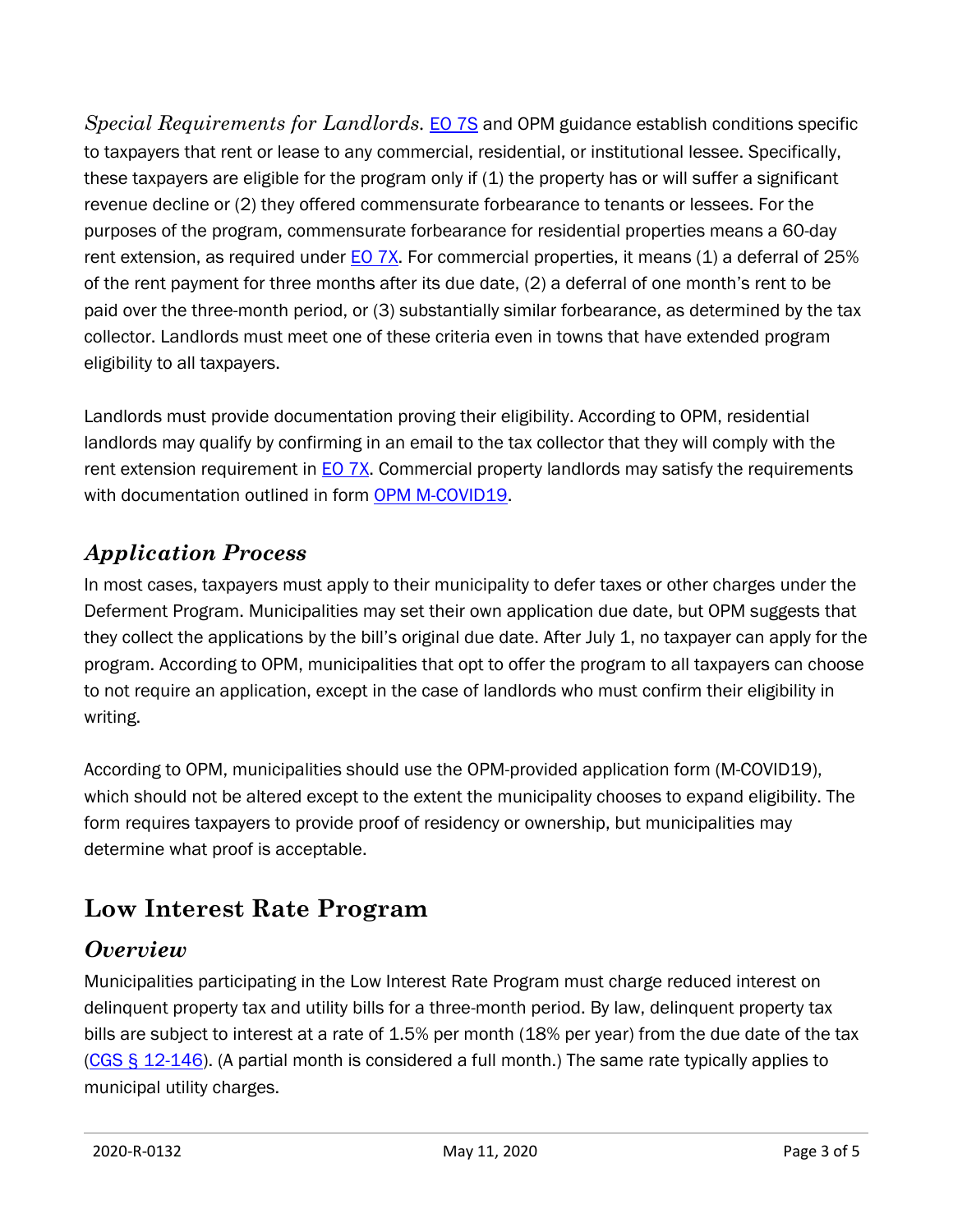Under the Low Interest Rate Program, for any property taxes or other eligible charges that are due any time from April 1, 2020, through and including July 1, 2020, taxpayers who pay late will be charged interest at a rate of 0.25% per month (3% per year) for three months from the bill's due date, unless a lower rate otherwise applies. Like the Deferment Program, the Low Interest Rate Program applies to any real estate, motor vehicle, or personal property taxes; any municipal water, sewer, or electric rates, charges, or assessments; and any benefit assessments under the Green Bank C-PACE program.

Unlike the Deferment Program, the Low Interest Rate Program also applies to past due taxes and charges. Past due taxes and charges that were delinquent on April 1, 2020, are subject to the 0.25% per month (3% per year) interest rate for a period of three months from the EO's date (i.e., April, May, and June). The lower interest rate applies only to those months; it does not change interest that has already accrued.

If any tax or other charge remains unpaid at the end of the three-month low-interest period, the unpaid portion is subject to the initial interest rate, and interest for those three months is retroactively charged at the rate of 1.5% per month (18% per year). OPM provides several examples of how this is calculated under different scenarios in its [FAQs.](https://portal.ct.gov/-/media/OPM/IGPP-Data-Grants-Mgmt/COVID19-IGPP-Documents/EO-7S-and-7W-FAQ-DocumentRevised04-25-2020.pdf?la=en)

# *Eligibility*

Unlike the Deferment Program, the Low Interest Rate Program does not require taxpayers to meet specified eligibility criteria to qualify, so taxpayers do not need to apply to the municipality for relief under the program. The exception is for landlords, who qualify only if they offer commensurate forbearance (as described above) to tenants or lessees upon their request.

# **Provisions Applicable to Both Programs**

# *Charges Not Included*

According to OPM, relief under either program is not available for trash and sanitation charges; landlord rental fees; fines; and other kinds of municipal assessments, penalties, and charges, regardless of when they come due. The programs also do not apply to water, sewer, and electrical charges by private providers.

# *Taxpayer Notice Requirements*

EOs **7S** and **7W** do not establish requirements regarding how municipalities must notify taxpayers of the selected program and application process.